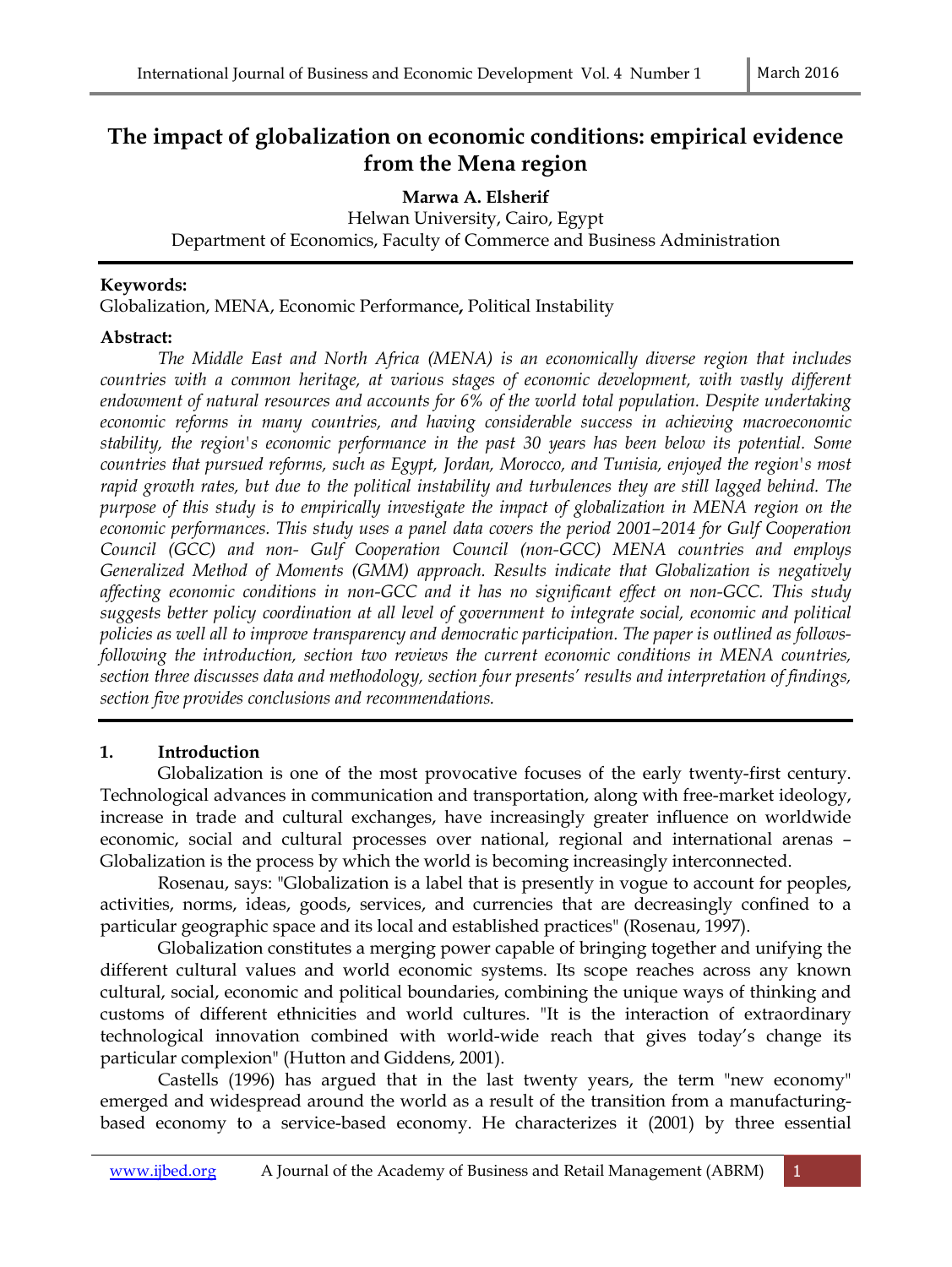features: Productivity and competitiveness are a function of knowledge generation and information processing; firms and territories are organized in networks of production, management and distribution; and the core economic activities are global – that is, they have the capacity to work as a unit in real time, on a planetary scale. But sophisticated information systems are essential in such globalization (Castells 2001).

One of the major causalities of the process of globalization has been a fall in the influence of national governments to direct and control their economies. In addition, the internationalization of financial markets, technology and the emergence of institutions such as the World Bank, the International Monetary Fund, the European Union and the European Central Bank, involve new constraints for national government power. Yet while the influence of nation states may have shrunk as part of the process of globalization, it has not disappeared. Gee, et al (1996) examine the way in which national governments frame their decisions about policies. There is strong argument that the impact of globalization is most felt through the extent to which politics are now essentially market-driven. Leys (2001) argues, to survive government must gradually manage national politics in a ways to adopt to the pressures of trans-national market forces.

 Most technologically advanced economies are truly knowledge-based (World Bank, 1999). The rise of the so-called "knowledge economy" has meant that economists have been challenged to look beyond labor and capital as the central factors of production. Romer has argued that technology has to be considered as a third factor in leading economies (Romer, 1990). However, there are powerful counter-forces and debates against the idea of globalization. Recently, such controversies have filled journals, these debates raging from whether the term globalization actually exists (Unger, 1997), whether it is further effective compared to former times (Bordo, et al, 1999), whether it is replacing the country power (Strange, 1996; Wade, 1996), or whether it is more crucial than regionalism (Fishlow and Haggard, 1992; Oman, 1994).

 Following Clark (2000), Norris (2000) and Keohane and Nye (2000), globalization defined to be the process of creating networks of connections among actors at multi-continental distances, mediated through a variety of flows including people, information and ideas, capital and goods. Globalization is conceptualized as a process that rusts national boundaries, integrates national economies, cultures, technologies and governance and produces complex relations of mutual interdependence. There are also significant doubts as to whether modern economies are, "knowledge economies". It does not follow, for example, that only those nations committed to lifelong learning and to creating a learning society will succeed (Wolf, 2002).

 The main objective of this study is to analyze the impact of globalization over the past several years, particularly in terms of its impacts on the MENA region, to what extent has globalization constrained decision making in MENA countries, and how has it affected the potential for growth, equity and economic conditions.

## **2. Economic Conditions in the MENA Region**

 MENA, The Middle East and North Africa, has no standardized definition; different organizations define the region as consisting of different territories, the World Bank definition of MENA is used in this study to include the following countries: Algeria, Bahrain, Egypt, the Islamic Republic of Iran, Iraq, Jordan, Kuwait, Lebanon, Libya, Morocco, Oman, Qatar, Saudi Arabia, Syria, Tunisia, the United Arab Emirates, West Bank and Gaza, and the Republic of Yemen. In this study Syria and West Bank and Gaza are not included in any regional trends or forecasts due to lack of data availability (although references to individual indicators may occur where data availability permits). MENA as a collective group, geographic and cultural region is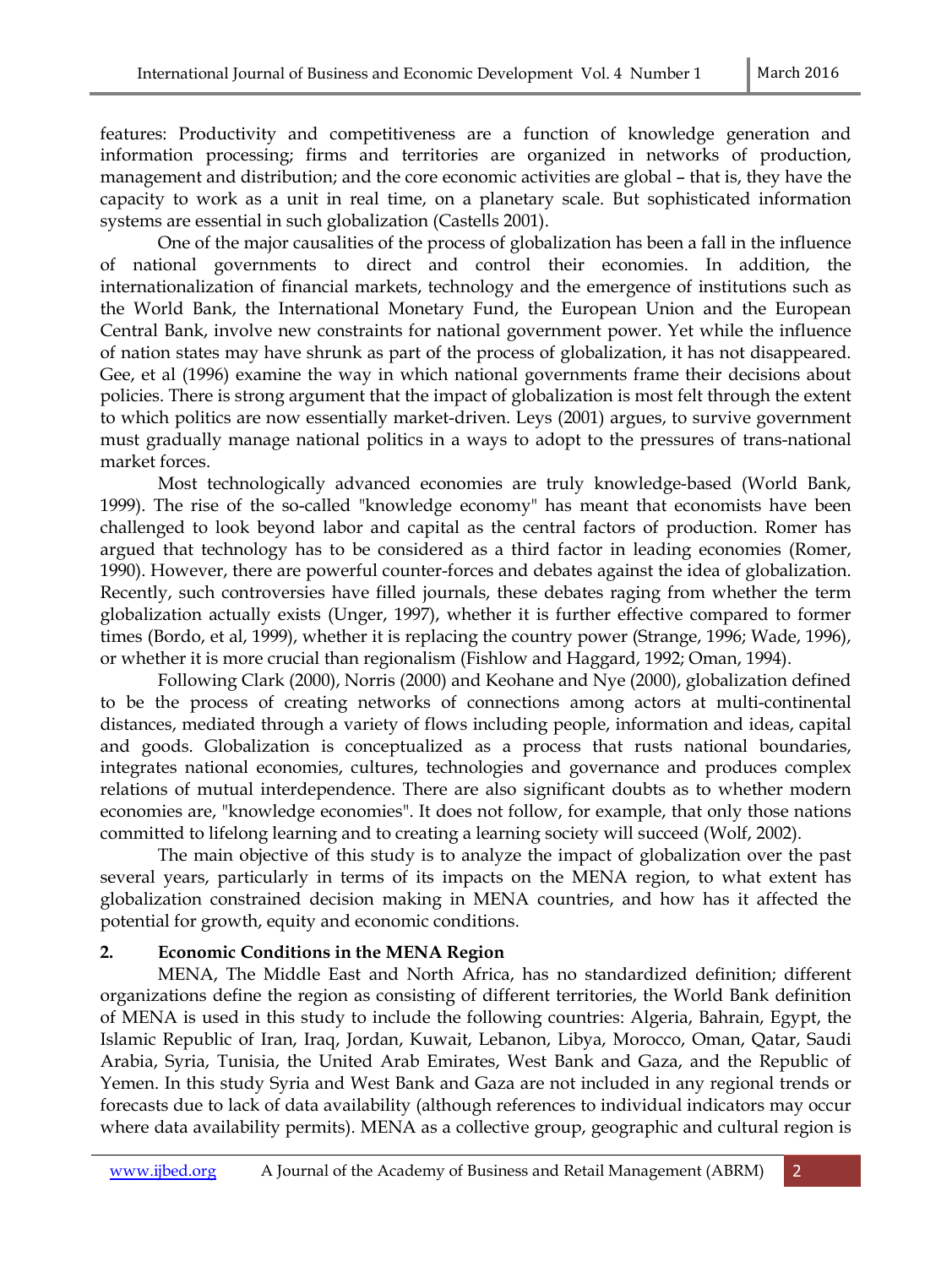located in Southwestern Asia and North Africa. With a population of 355 million and the vast majority of people living in middle-income countries, the MENA region came into the Arab Spring with multiple strengths, including a young and educated population, strong resource base, and economic resilience that helped it during the 2008/9 global financial crisis (World Bank, 2011). As other developing countries, MENA region targeted to repair the damage to their economies after 2008 financial crisis and to re-launch themselves on a sustained highgrowth path, ideas and approaches (Spence and Leipziger, 2010). Many other important problems encountered in this crisis proved to require global coordination (Yifu Lin, 2008).

 The MENA economies are in need of substantial institutional reform to improve their growth performance so as to create enough jobs for millions of entrants into their respective job markets, and to fight poverty and income inequality. This is necessary not only to reduce the risk of social unrest and domestic/regional conflicts, but also to assure stability of energy supply to the rest of the world and to hamper the violence originating from the region. So, the region's convergence to global standards of governance quality is desirable for increased prosperity and stability both in the region and outside (Sayan, 2009).

 According to the World Bank development reports, various editions, the following facts are extracted; With respect to the political situation, MENA is in turmoil. Syria, Iraq, Libya and Yemen are in conflict, causing damage to human lives and physical infrastructure. Fifteen million people have left their homes to other countries such as Jordan, Lebanon and Tunisia, giving rise to the biggest refugee crisis since World War II. The current turmoil in Yemen has set that country's development back several decades. Violence has made Gaza's unemployment rate the highest in the world and with Gross Domestic Product at only 40% of its potential. Countries undergoing political transitions, such as Egypt, Tunisia, Morocco and Jordan, have to address security concerns over growth-promoting policies. The relatively peaceful oil exporters, such as Algeria, Iran and the Gulf countries, are grappling with low oil prices alongside chronic youth unemployment and undiversified economies. On a positive note, the political consensus around the constitution in Tunisia, and constitutions and legislation in Morocco, Jordan and Egypt that give greater rights to women and protect freedom of expression and information, indicate that citizens are increasingly engaging in policymaking (World Bank, 2014).

 While solidarity with other Arab Spring protest movements certainly served as inspiration for Bahrain's own uprising in 2011, Bahrain's political scene has long been characterized by robust opposition to government policy, sectarian tensions have featured in the country's periodic political crises, and this issue is at the heart of the political crisis of the last three years. Bahrain witnessed factional conflicts (Sunni vs. Shia) that have escaped beyond the Arab Gulf to consume a greater part of the Middle East and North Africa (Gengler, 2015).

 Growth in MENA is about 2.9% in 2015, slightly higher than last year's 2.6%, but considerably below the 4-5% growth the region enjoyed from 2000-2010. The main reasons for the continued, weak growth are: prolonged conflict and political instability in Syria, Iraq, Libya and Yemen; terrorist incidents in places like Tunisia that hurt tourism; low oil prices that are dragging down growth in oil exporters; and the slow pace of reforms that is standing in the way of a resumption of investment. The continuation of weak growth hurt the overall unemployment rate, now standing at 12%, and household earnings in the region. The group of oil exporters grew by around 2.7% in 2015 with growth stagnating in developing oil exporters, at 1.4%. Fiscal deficits continue to rise, leaving the region with a deficit of 8.8% of GDP in 2015, higher than the year before (World Bank, 2015).

 The opportunity for political reform in the MENA region is unprecedented. However, structural political change cannot be dissociated from further economic reforms. The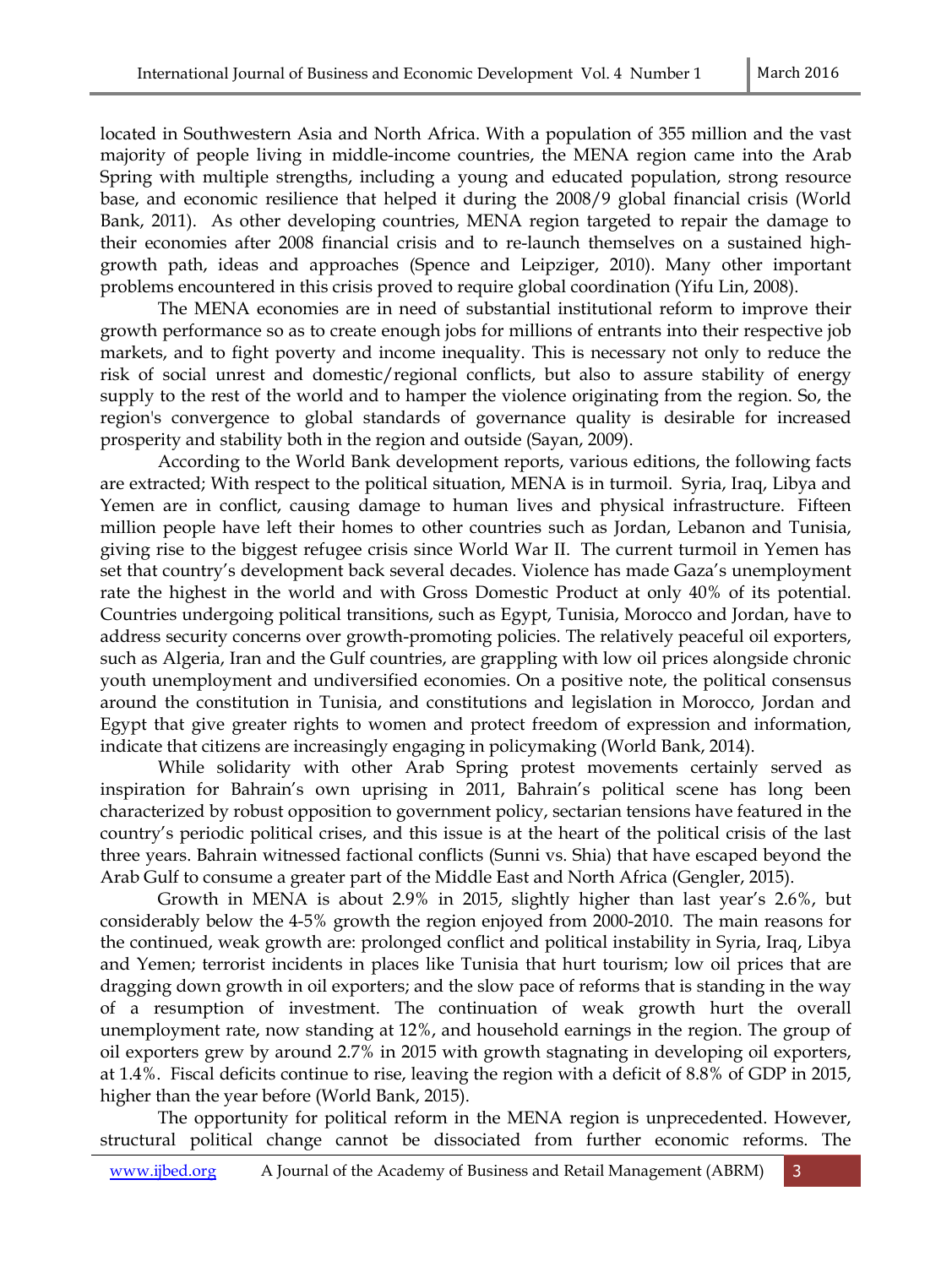interdependent structural challenges faced by many countries—such as high unemployment, low female labor force participation rates, low levels of private sector development, weak public and corporate governance, bloated public sectors, limited competition and pervasive corruption will need to be addressed (OECD, 2011).

 Two terrorist attacks in 2015 and protracted economic stagnation in the Euro zone mean Tunisia's real GDP growth is projected to drop to 0.8% from 2.3% in 2016. The Palestinian economy is recovering from recession following the 2014 summer war in Gaza with overall growth of 3 percent in 2015. Only Egypt and Morocco may have been experiencing stronger economic growth in the coming years, although the tide is against them. With security reinforced and reforms underway, Egypt's economic growth could hover at about 4% in 2015 and 2016. Much of Morocco's economy is based on agriculture, with economic growth depending on the weather (World Bank, 2015).

 The Fragile States Index analysis (an annual ranking of 178 nations based on their levels of stability and the pressures they face) was following the aftermath of the Arab Spring, Iraq, Libya, Syria and Yemen — among the 2015 Index's most high risk nations — have witnessed some of the most significant declines over the past year. Yemen saw over a 3-point increase primarily as a result of the political and social unrest. Though much has occurred in Yemen during 2015 to suggest that its score will worsen even more in the 2016 Index, it was evident that the country's fortunes were already getting worse over the past year. More broadly, this unrest became the catalyst for the burgeoning conflict for the remainder of the year. Syria saw a decline from 164th on the 2014 Index to 170th in 2015, as it saw worsening conditions in virtually all of its indicators. The situation in Iraq mirrors that of neighboring Syria, as many of Syria's conditions affect Iraq's economic, political, and social conditions. Libya could join Iraq, Syria, and Yemen with a high alert rating. Unfortunately, though there was great hope for an Arab Spring, the region could well be in for a long winter (The Fragile States Index, 2015).

 In summary, since the 2011 Arab Spring, the MENA region has seen a slowdown in economic growth, an escalation of violence and civil war and, more recently, substantial macroeconomic imbalances from lower oil prices.

### **3. Data and Methodology**

### **3.1. Data**

 In order to analyze the impact of globalization on the economic conditions, this study splits MENA region into two group of countries GCC and non-GCC MENA as each group has different economic structures, and therefore, different economic performance. GCC MENA member countries of the Cooperation Council of the Arab States of the Gulf formed the early 1980s. GCC countries are Bahrain, Kuwait, Oman, Qatar, Saudi Arabia, and the United Arab Emirates. These countries are estimated in a separate group as they have witnessed an unprecedented economic and social accelerating reformation. GCC countries have high contributions to GDP from the oil sector. In past decades, oil proceeds have been used to modernize infrastructure, create job opportunities and improve their economic and social indicators. GCC countries have been able to accumulate official reserves and relatively low external debt, maintain unique geopolitical significance throughout history and situated at the junction point of three continents; the region has been for centuries a thriving center of trade. Some facts about the economic performance of GCC are shown in figure 1 below.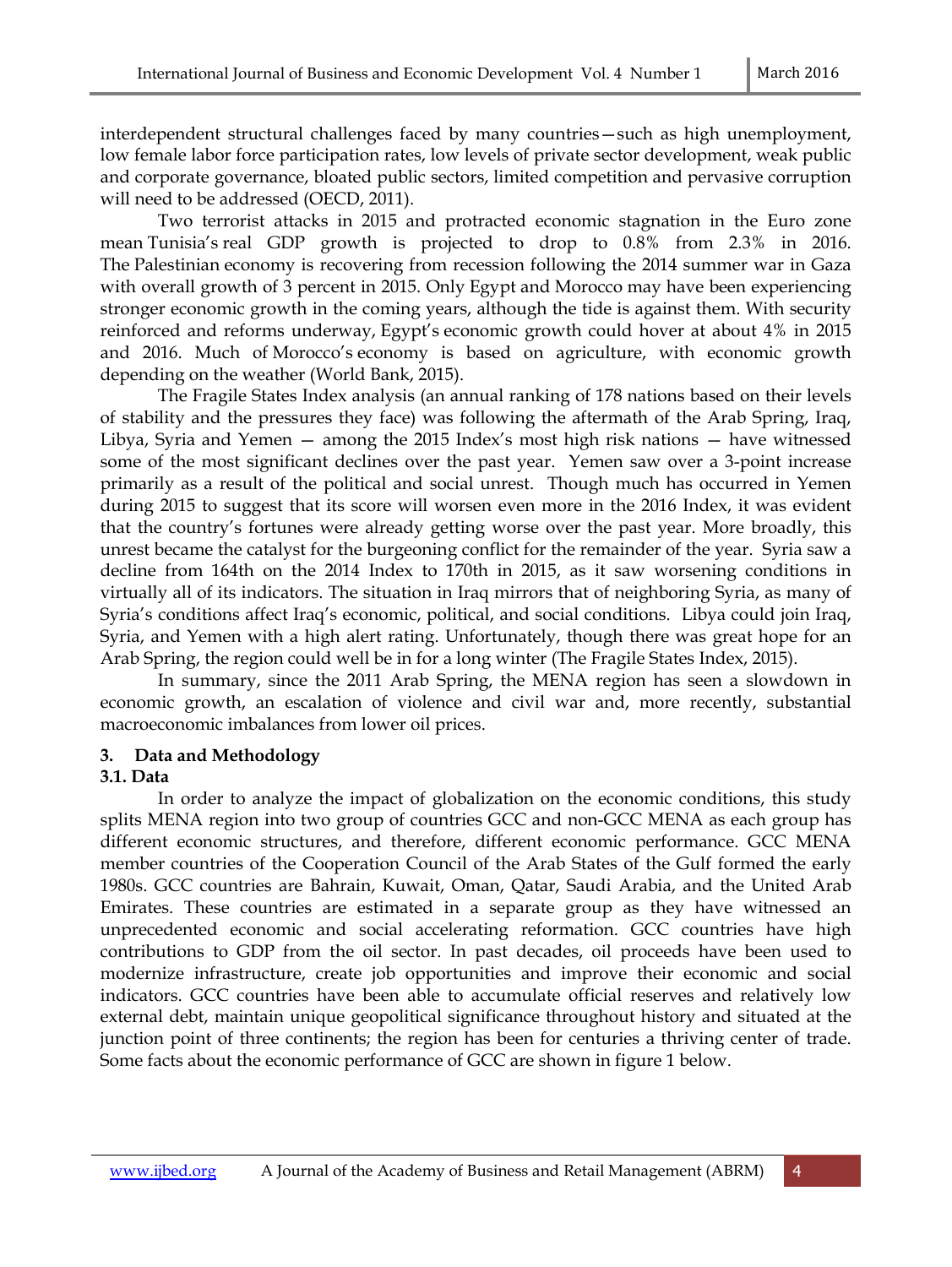



Currently, the GCC countries and Algeria are suffering from low oil prices and high fiscal spending. As a whole, GCC economies are expected to grow at lower rates at the following years, down from 3.9% earlier, as low oil prices have severely hit these economies. A further drop in oil prices, coupled with high fiscal spending, could mean worse to come. With a fiscal deficit of about 19.5% and 12.6% of GDP in 2015 and 2016 projected for Saudi Arabia, a further drop in oil prices, coupled with high fiscal spending, could mean worse to come. With a<br>fiscal deficit of about 19.5% and 12.6% of GDP in 2015 and 2016 projected for Saudi Arabia, a<br>reduction in foreign reserves o expected in 2016. Although some countries, particularly Saudi Arabia, Kuwait and UAE, have started rethinking their huge spending on subsidies, the macroeconomic imbalances will likely spillover to 2016 and the following year (World Bank, 2015).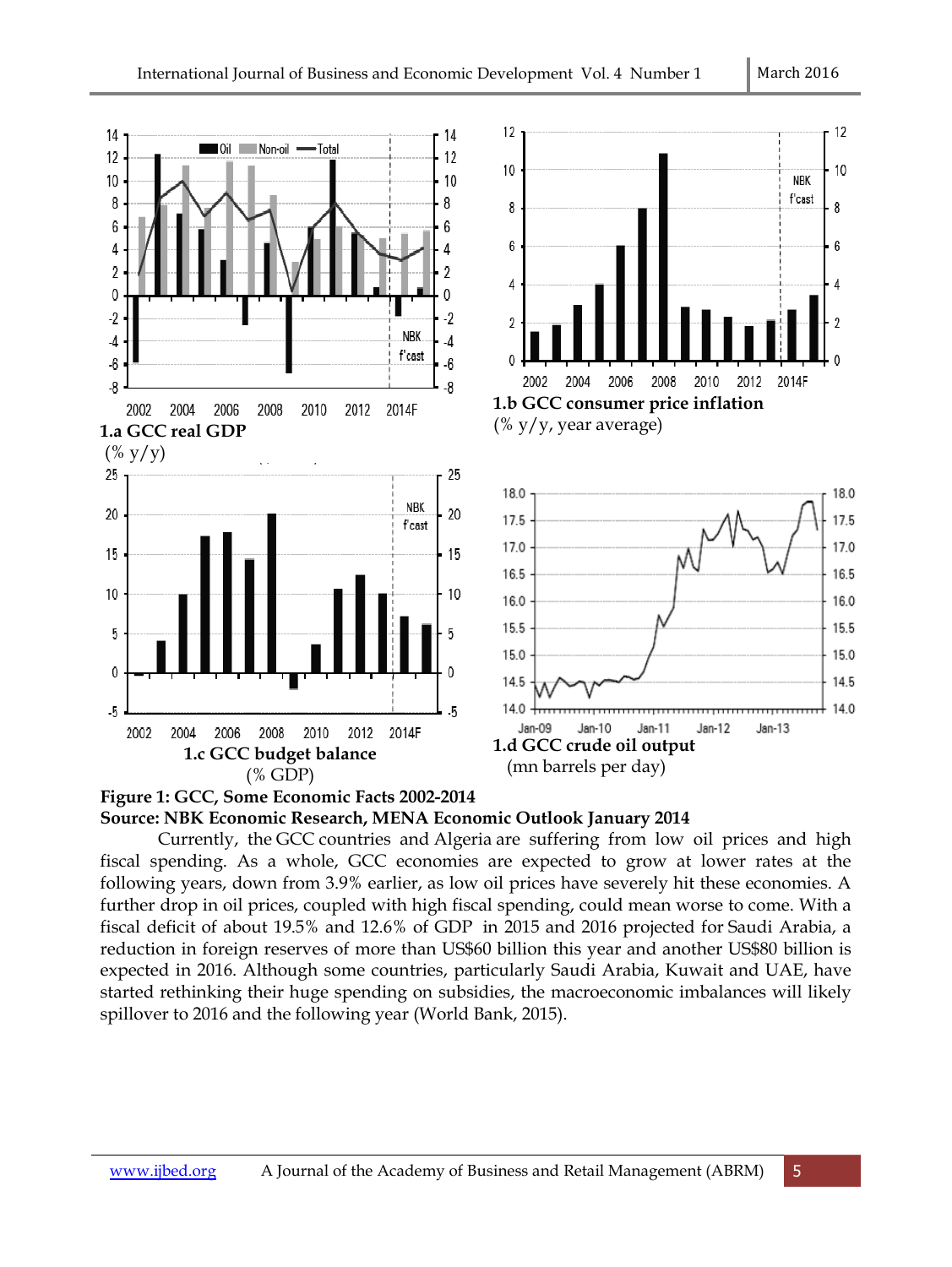



**2.c Foreign Direct Investment, Net Inflows**  (BoP Current US\$, millions)



**Figure 2: GCC and non-GCC Macroeconomic Indicators GCC Indicators 2014 Source: International Monetary Fund's World Economic Outlook 2014**



**2.b Gross Fixed Capital Formation**  (% of GDP)



**2.d Inflation, Consumer Prices** (Annual %)



(Average Annual % Growth in 2011-2013)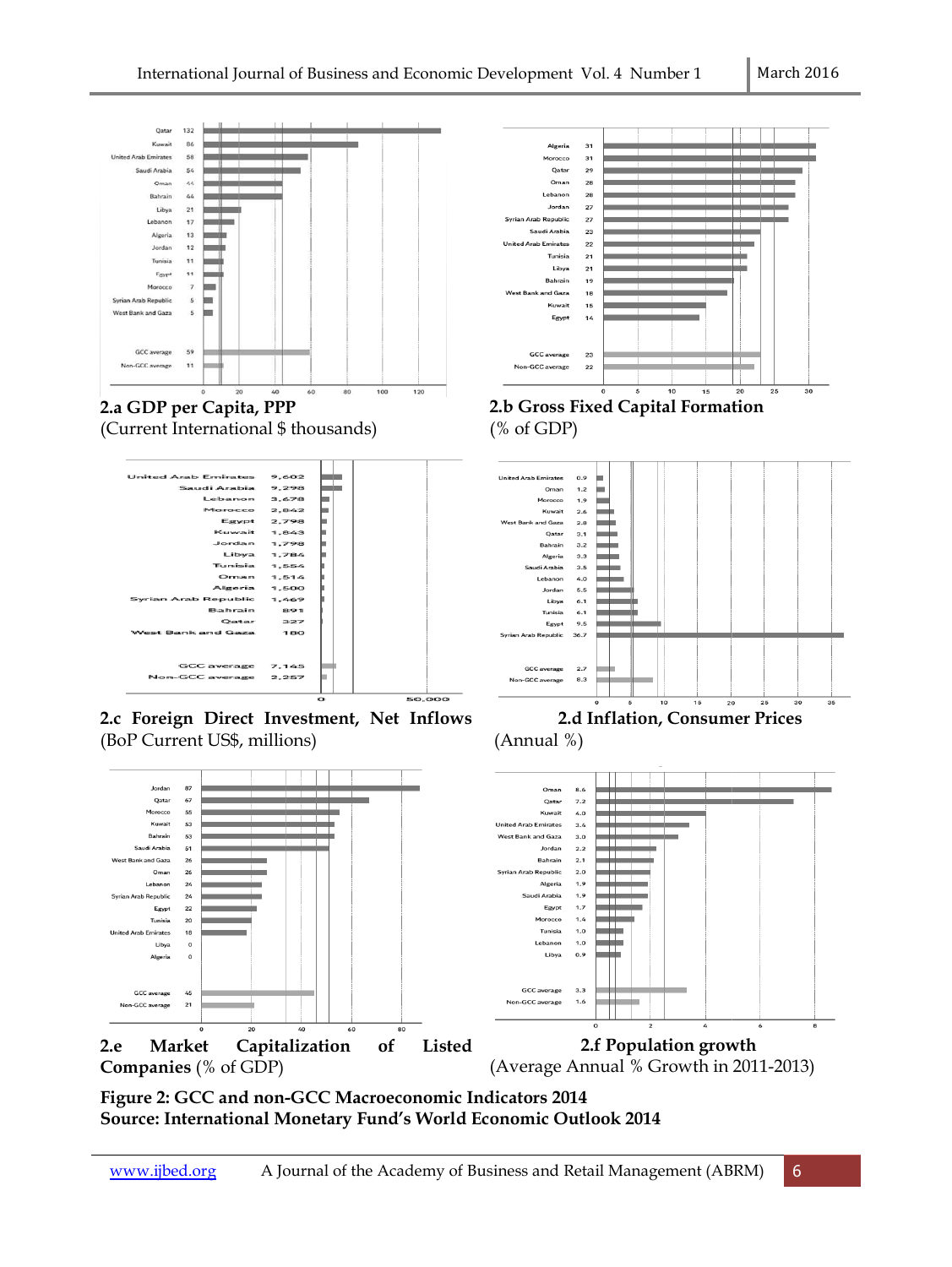### **The World Bank's World Development Indicators 2014**

 Non-GCC, Non- Gulf Cooperation Council MENA countries, this group of countries is experiencing fast population growth. However, unemployment levels in the region are relatively high, driven mostly by high youth unemployment and low female labor force participation. Non-GCC includes Algeria, Egypt, Iran, Iraq, Jordon, Lebanon, Syria, Yemen, Libya, Tunisia, Morocco and West Bank and Gaza. Because of unavailability of data about Syria and West bank and Gaza, they are excluded from this study. There are large differences existing in the performance of GCC and Non-GCC countries as compared in figures 2 above. MENA countries may have higher GDP growth than High-income countries, but lower GDP per capita levels. On average, governments of GCC MENA countries run lower fiscal deficits and have less debt than non-GCC. Population is expanding fast in the MENA region. Female labor participation is one of the main challenges.

## **3.2. Methodology**

 This study uses a panel data model to estimate the impact of globalization on economic conditions in the MENA region. The panel covers the period 2001–2014. Annual data were collected for two groups; GCC and non-GCC MENA region, the model can be illustrated by the following equation:

| Symbols              | Descriptions                                      | <b>Sources</b>                 |  |
|----------------------|---------------------------------------------------|--------------------------------|--|
| <b>GDP</b>           | GDP per capita,                                   |                                |  |
| (Dependent           | PPP (current international \$)                    | World Bank Database            |  |
| Variable)            |                                                   |                                |  |
| <b>KOF</b>           | Economic Globalization Index                      | KOF Swiss Economic Institute   |  |
|                      |                                                   | Database                       |  |
| FI                   | Overall Freedom Index                             | Heritage Foundation Database   |  |
| CVS:                 | <b>Vector of Control Variable Set:</b>            |                                |  |
|                      |                                                   |                                |  |
| GCE                  | Government<br>Final<br>Consumption<br>General     | World Bank Database            |  |
|                      | Expenditure (current US\$)                        |                                |  |
| <b>SSE</b>           | Secondary School Enrollment Education, pupils     | United Nations Educational,    |  |
|                      |                                                   | Scientific,<br>Cultural<br>and |  |
|                      |                                                   | Organization (UNESCO)          |  |
| <b>FDI</b>           | Foreign Direct Investment, net inflows            | International Monetary Fund    |  |
|                      | $(% \mathcal{L}_{0}^{\infty}$ (% of GDP)          | Database                       |  |
|                      |                                                   |                                |  |
| MC                   | Capitalization<br>of Listed<br>Domestic<br>Market | World Federation of Exchanges  |  |
|                      | Companies (current US\$)                          | Database                       |  |
| <b>CPI</b>           | Consumer Price Index (Annual %)                   | World Bank Database            |  |
|                      | Country Index                                     |                                |  |
| T                    | Time Index                                        |                                |  |
| $\alpha$ and $\beta$ | Parameters to be estimated                        |                                |  |
| $\mu_{\rm I}$        | Country-Specific Effect Term                      |                                |  |
| $V_{\rm it}$         | Error Term                                        |                                |  |

## **Table 1: Descriptions and Sources of Data**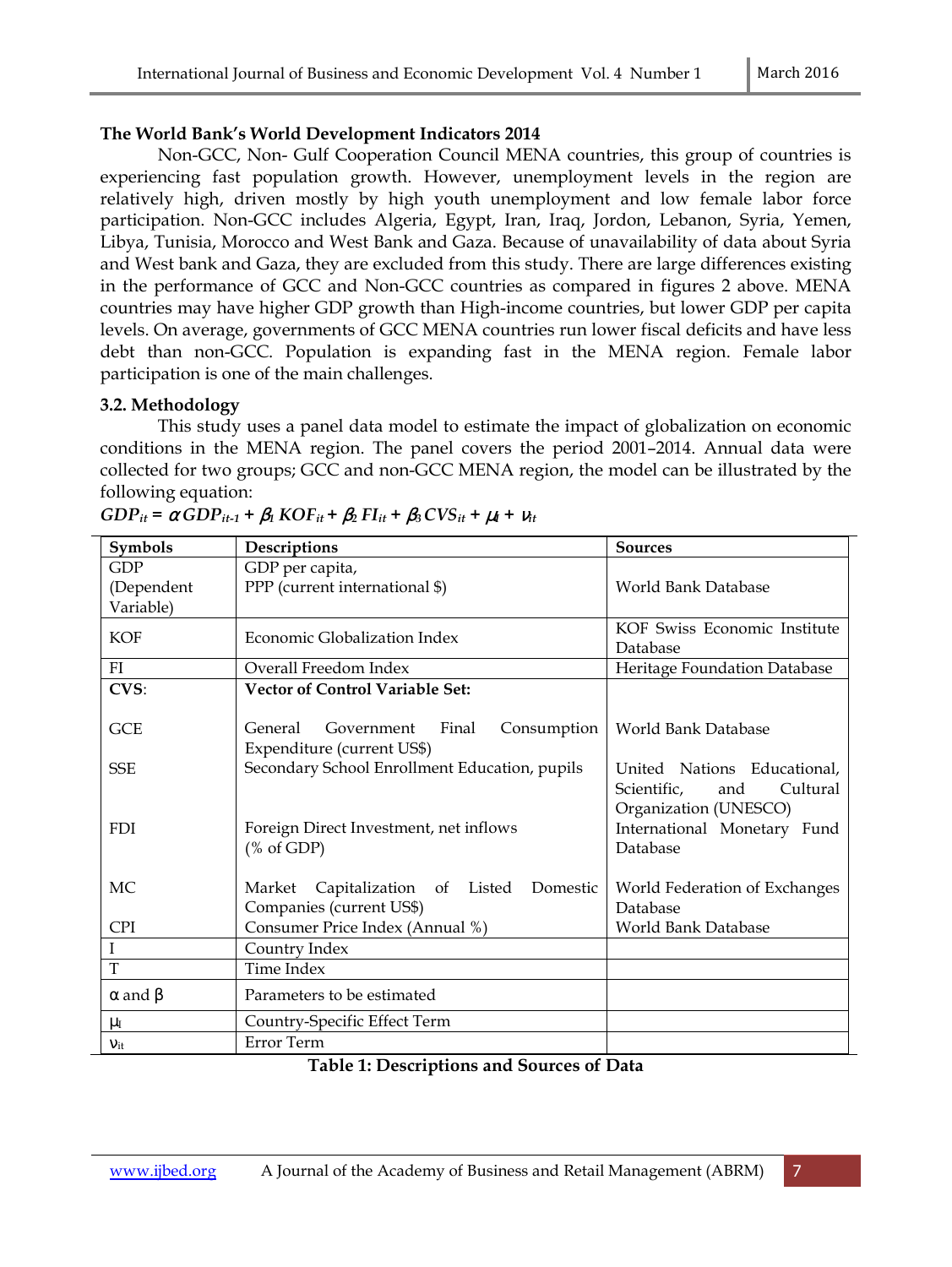#### **3.2.1 Description of the Model**

 GDP (Gross Domestic Product) Product) per capita, PPP is used as an indicator of the economic conditions of the countries under study. Lagged value of the dependant variable GDP per capita is used as one of the regressors.

The KOF Index of Globalization was introduced in 2002 (Dreher, published in 2006) and is updated and described in detail in Dreher, Gaston and Martens (2008). The overall index covers the economic, social and political dimensions of globalization. Deher examined the impact of globalization on growth in an unbalanced dynamic panel of 123 countries between 1970 and 2000. The overall result showed that globalization promotes economic growth. The economic and social dimensions have positive impact on growth whereas political dimension has no effect on growth. The current KOF Index of Globalization reflects the economic, social and political dimensions of globalization in 2011 – a year dominated by the Arab Spring. According to the index, globalization has stalled since the outbreak of the financial crisis in 2008. As shown in figure 3, the degree of globalization has then raised slightly afterwards. In all , regions, globalization stagnated in 2011 (KOF Swiss Economic Institute, 2014).



#### **Figure 3: KOF Index of Globalization Worldwide**

### **Source: KOF Swiss Economic Institute, Press Release KOF Index of Globalization ndex Globalization, April 2014**.

Dreher results are approved by Rao and Vadlamannati (2011), using KOF and examine its impact on growth rate of 21 African countries during 1970 1970–2005. The positive effect of globalization on economic growth is also confirmed by the extreme bounds analysis. The result indicated that the positive effect of globalization on growth is larger than the effect of investment on growth. act on growth rate of 21 African countries during 1970–2005. The positive effect of globalization on extreme bounds analysis. The result ed that the positive effect of globalization on growth is larger than the effect of e

liberal democracy that is built on ideas of spreading and imposing principles of capitalism and neo-liberalism around developing world (Scholte, 2005). It is vital to investigate whether the implementation of globalization principles, that include adoption of the liberal democracy by MENA countries, leads to improvement of economic conditions, which is claimed to be the case according Huntington (2009). Both Democracy Index as well as Freedom Index can be used to find a correlation between degrees of democratic regimes and development by the impact of globalization, because, according to some definitions globalization is identical to democratization process (Scholte, 2005) or often associated with it (Shin, 1994; Diamond, 1992). Since The Economist Intelligence Unit first introduced Democracy Index at 2006 Since The Economist Intelligence Unit first introduced Democra<br>span of time is from 2001 to 2014 so Freedom index is employed. alization on economic growth is also confirmed by the extreme bounds analysis. The result<br>cated that the positive effect of globalization on growth is larger than the effect of<br>stment on growth.<br>The political effect of glo rinciples, that include adoption of the liberal democracy by<br>ement of economic conditions, which is claimed to be the case<br>a Democracy Index as well as Freedom Index can be used to<br>s of democratic regimes and development b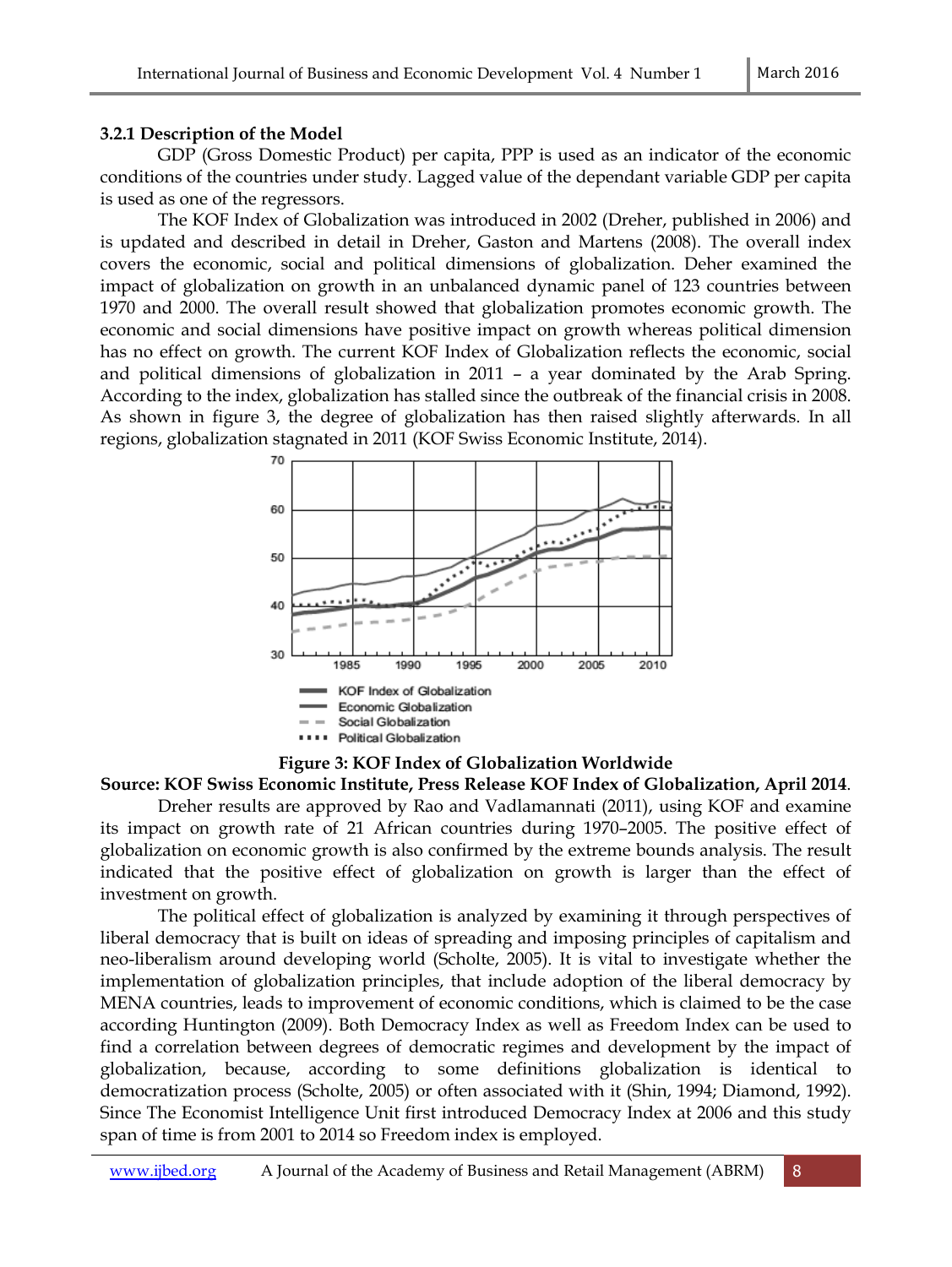Pre-2011 MENA region has witnessed its overall score deteriorate, as the political climate gradually regresses. With 15 of the 20 countries in the region categorized as authoritarian, and none rated as a full democracy. Several countries have long had autocratic polities, such as Saudi Arabia and the UAE, and consequently, their scores have remained largely stable, while the scores and rankings of others, including notably Syria and Libya, have worsened markedly in the wake of chronic instability and rising violence. Libya fell 18 places down the Democracy Index rankings between 2013 and 2014, from 101 to 119, while Syria's already extremely slopped down from 1.86 to 1.4 in 2014, pushing it down to 163rd place out of 167 countries. The most dramatic example of the regression to authoritarianism has been in Egypt, which has fallen to 138th in this year's rankings from 135th in 2013, and 109th in 2012 (The Economist Intelligence Unit, 2014).

 Control Variables Set is other variables that affect economic conditions, it consists of; Government Consumption Expenditure, Secondary School Enrolment as a proxy for human capital, Inflation measured by Consumer Price Index, net inflow of Foreign Direct Investment and Market Capitalization of listed domestic companies as a proxy of financial sector development, details about control variables, how they are measured and sources are explained in table 1 above.

In this model, both GDP<sub>it</sub> and GDP<sub>it-1</sub> are functions of  $\mu_I$  - the unobserved country specific effect-, therefore,  $GDP_{it-1}$  is correlated with the error term which violates the assumptions of the classical regression model. This is known as an endogenous variable. Baltaji (1995) stated that in the existence of endogenous and dynamic regressors fixed effect estimators and Generalized Least Square estimators do not result in consistent estimates, and leads to misleading results. Arellano and Bond (1991) suggested a GMM (Generalized Method Moments) estimator as an instrumental variable estimator where the lags of endogenous regressors and the current values of exogenous variables are used as instruments. This process starts with making difference of variables and therefore it is called Difference Generalized Method of Moments (Difference GMM).

## **3.2.2 Preliminary Tests**

 Two preliminary tests to detect both heteroscedasticity between disturbance term and the autocorrelation have to be conducted.

## **a. Heteroscedasticity Test:**

 Firstly, by applying the Likelihood-Ratio (LR) test that was presented at 2003 by Wiggins and Poi for heteroscedasticity detection on both GCC and non-GCC, it is found that in GCC countries the degree of freedom is (70) and the p-value is (0.000), while in non-GCC results show that the degree of freedom is (103) and the p-value is (0.000). According to the LR test, the probability in both GCC and non-GCC MENA countries is less than 5%, then the null hypothesis is rejected, indicating that data subject to test is heteroscedastic.

## **b. Autocorrelation Test**

 Hence lagged values of GDP are used as one of the regressors in this model so DW (Durbin Watson) statistics to check serial correlation will not be valid. Wooldrige (2002) presented diagnostic test for autocorrelation in panel data in which the disturbance term follows first order autoregressive (AR (1)) process. By applying this model twice on CCG and non-GCC MENA, results show that the null hypothesis of non-existence of first order autocorrelation between the disturbance terms of the regression model is rejected. As the degrees of freedom are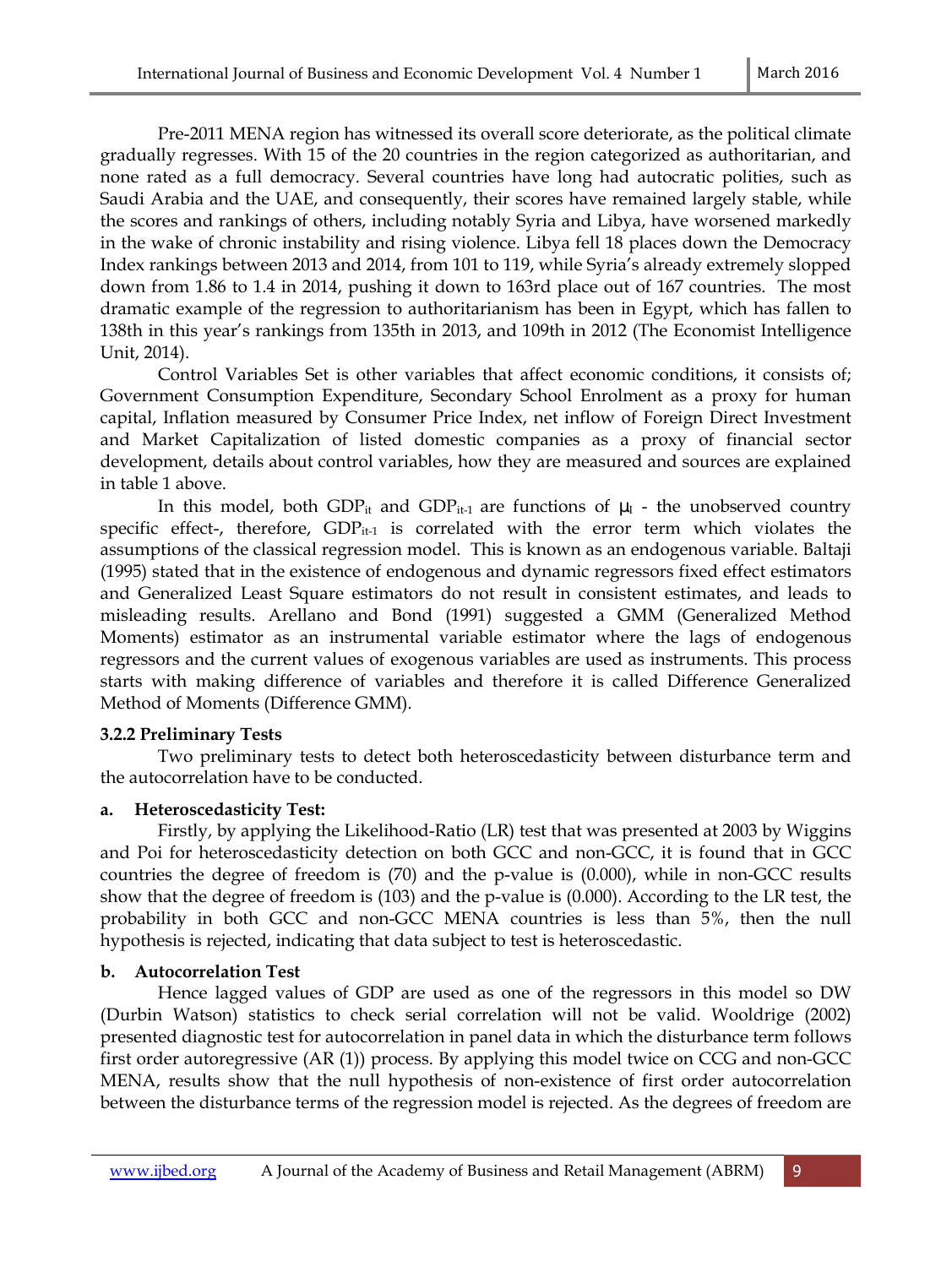$(1, 73)$  and  $(1, 112)$  and p-values are  $(0.000)$  and  $(0.000)$  for GCC and non-GCC countries respectively. So that, data subject to test has the first order autocorrelation.

## **3.2.3 Estimation of GMM**

 To investigate the effect of globalization on economic conditions and performance of the six GCC countries, Difference GMM (AB-1step) is used, employing lagged values of the variables as instrument variables. Results are shown in table 2 below,

| Variable                                           | Coefficient | t-Statistic | Prob.  |  |  |
|----------------------------------------------------|-------------|-------------|--------|--|--|
| $GDP(-1)$                                          | 1.038986    | 36.36704    | 0.0000 |  |  |
| <b>KOF</b>                                         | $-216.6693$ | $-2.465223$ | 0.0162 |  |  |
| FI                                                 | 393.4151    | 2.335510    | 0.0225 |  |  |
| GCE                                                | $-4.17E-07$ | $-8.426975$ | 0.0000 |  |  |
| <b>CPI</b>                                         | $-60.09197$ | $-0.423369$ | 0.6734 |  |  |
| МC                                                 | 0.005506    | 2.114967    | 0.0380 |  |  |
| <b>SSE</b>                                         | 0.825821    | 2.546150    | 0.0131 |  |  |
| FDI                                                | 343.5820    | 1.658874    | 0.1017 |  |  |
| Sargan Test.                                       |             | 0.49        |        |  |  |
| First order serial correlation (p-value)           | 0.000       |             |        |  |  |
| Second order serial correlation (p-value)<br>0.135 |             |             |        |  |  |

Notes: Dependent variable: GDP per capita (ppp)

Source: Author Estimation (statistical work is performed using Eviews 8)

**Table 2: GCC Results of the Difference 1-step GMM**

 While repeating the same test for the ten non-GCC MENA countries, obtained the following results presented in table 3.

| Variable                                  | Coefficient              | t-Statistic | Prob.  |
|-------------------------------------------|--------------------------|-------------|--------|
| $GDP(-1)$                                 | 0.754309                 | 15.58751    | 0.0000 |
| <b>KOF</b>                                | $-69.15512$              | $-1.473802$ | 0.1436 |
| FI                                        | $-12.59934$              | $-0.482112$ | 0.6308 |
| <b>GCE</b>                                | $-3.46E - 05$            | $-0.270341$ | 0.7875 |
| <b>CPI</b>                                | -59.44081                | -2.048649   | 0.0431 |
| МC                                        | 2.91E-09                 | 0.398295    | 0.6913 |
| <b>SSE</b>                                | 1.04E-07                 | 3.538465    | 0.0006 |
| <b>FDI</b>                                | 119.8512                 | 1.712646    | 0.0898 |
| Sargan Test                               |                          | 0.52        |        |
| order<br>First<br>serial                  | correlation<br>(p-value) | 0.000       |        |
| Second order serial correlation (p-value) |                          | 0.251       |        |

Notes: Dependent variable: GDP per capita (ppp)

Source: Author Estimation (statistical work is performed using Eviews 8)

**Table 3: Non- GCC Results of the Difference 1-step GMM** 

## **4. Results**

 In both groups of countries, it is surprisingly to find the coefficient of KOF that measures the effect of the economic globalization on growth is negative. Statistically significant in GCC and insignificant in non-GCC, indicating that economic globalization affects economic growth and hence the overall economic conditions in an opposite way. In GCC, oil, religion and cultural norms might be singled out as factors against globalization. In non-GCC, globalization does not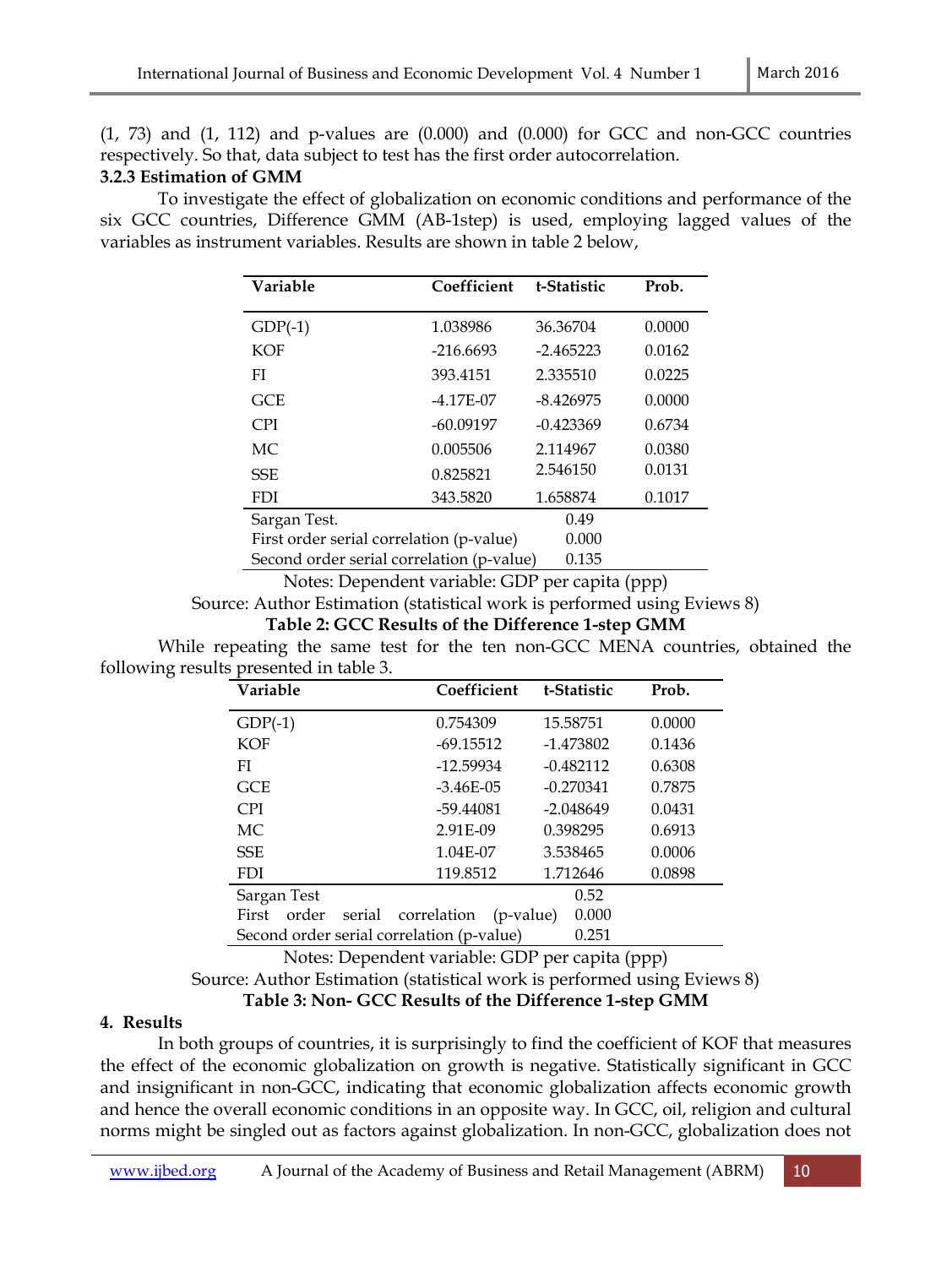have strong effect on growth. This result could be attributed to the existing wide disparities between the developed and the developing economies such as the majority of MENA countries, makes globalization an instrument by which developed nations guarantee to have an access to world markets and so forth, retarding the growth and development of developing countries.

 This result contests with earlier studies, amongst; studies by Lee and Vivarelli (2004 and 2006), arguing that the optimistic Heckscher- Ohlin/Stolper-Samuelson predictions do not apply, that is neither employment creation nor the decrease in within-country inequality are automatically assured by globalization, leading to more poverty and enlarging income inequality. It is reported that doubts can be raised at both the theoretical and empirical levels regarding the globalization for the developing countries. The theory that predicts growth from greater openness to trade is based on strong simplifying assumptions that ignore the realities of competitive advantage and rapid exposure to market forces in world of falling 'natural protection (Lall, 2002). Feenstra-Hanson's (1996 and 1997) model points out that what is unskill-intensive in a developed country may be skill-intensive in terms of the labor market of the recipient developing countries; accordingly, shifting production from developed towards developing countries (both through FDI and import/export trade relationships). Also, Stolper-Samuelson (SS) theorem predicts that both trade and FDI should take advantage of the abundance of low-skilled labor in developing countries and so imply an increasing demand for domestic low skilled labor and hence decreasing within-country wage dispersion and income inequality (see Stolper and Samuelson, 1941). Even accepting the expected benefits of globalization, its potential costs may have been underestimated until recently. The full extent of some of these risks is probably not yet fully understood (e.g., risks due to capital account liberalization, or an unprecedented integration between the local, regional and international assets, equity and currency markets) (Hakimian, 2000).

 The coefficients of variables tested show diverse results, for GCC MENA, investment in human capital, political stability and financial sector development promote economic conditions while inflation and government consumption do not. FDI is insignificant this might be attributed to the fact that most of the GCC countries depend mainly on oil exports to support development.

 For non-GCC coefficient of political stability and democracy measured by freedom index shows a negative sign, this is due to turmoil, revolutions and turbulences in the region, moving its conditions from Arab spring into Arab winter. Increasing education level is positive and significant to economic growth, while inflation is negative and significant, financial market development has insignificant effect, as financial markets in some non-GCC are inactive.

 The results of Sargan test accept the null hypothesis hat supports the validity of the instruments used in GMM.

#### **5. Conclusion**

 This study empirically estimates the impact of globalization on economic conditions in the MENA region, using GMM approach for the period 2001-2014. Results indicate that globalization has insignificant negative impact on GDP per capita and economic well being of non-GCC MENA countries while negative and significant in GCC. Evidence obtained in this study shows that political unrest in non-GCC hindered growth levels; education has significant effect while inflation has negative impact on economic conditions. Unfortunately, many of MENA countries have not been able to benefit as much as other countries from the growth induced by openness to trade and investment. Globalization and market openness were therefore not sufficient to enhance economic conditions, sound macroeconomic policies, as well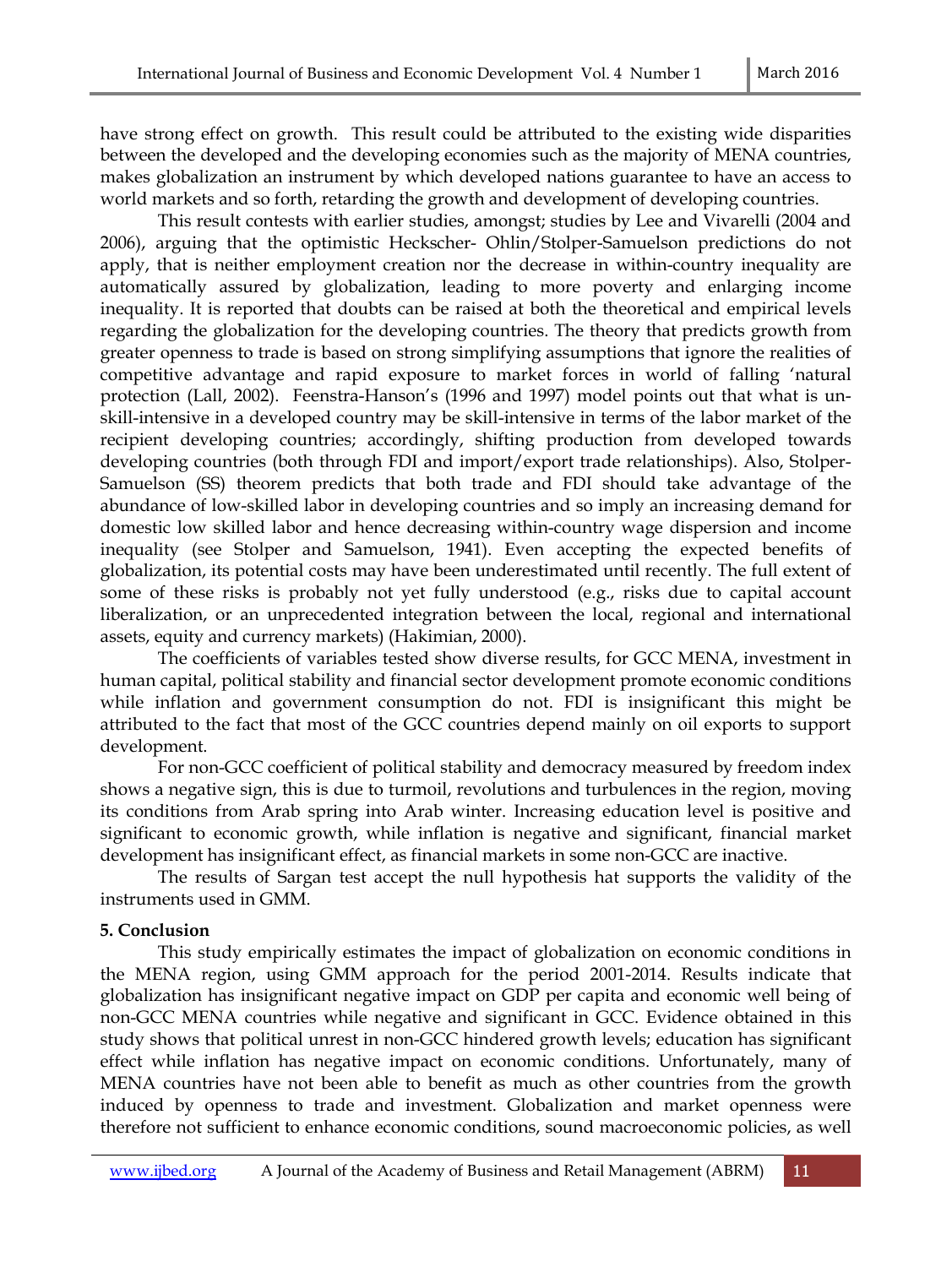as political stability are also required combined with strong regulatory framework, national and international policy formations and responses will define the way in which each individual country interact with the global economy. This study recommends that; MENA should encourage trade activities, make a wider use of the markets in an effective manner, this is likely to involve trade permits and subsidies, as well as to modify tax regimes to confirm improving and attracting foreign direct investment. Better policy coordination at all level of government to integrate social, economic and political policies as well all to improve transparency and democratic participation. Education development, investment in human capital and technology progress are major forces underlying rising productivity and living standards. Finally, manage links to global economy and foster financial markets liberalization would directly improve economic conditions.

## **References:**

- Arellano, M. and Bond, S., 1991. Some tests of specification for panel data: Monte Carlo evidence and an application to employment equations. *The Review of Economic Studies*, 58: 277–297.
- Baltagi, B., 1995. The Econometric Analysis of Panel Data. *Wiley*, New York, NY.
- Bordo, D., Eichengreen, B., and Irwin, D., 1999. Is Globalization Today Really Different than Globalization a Hundred Years Ago? *NBER*, Working Paper 7195.
- Castells, M., 1996. The Rise of the Networked Society. *Oxford: Blackwell*.
- Castells, M., 2001. Information technology and global capitalism, in: Hutton, W., and Giddens, A. (eds.), On The Edge. Living with global capitalism, *London: Vintage*.
- Clark, C., 2000. Environmental Globalization, in: Nye, J., and Donahue, J., (eds.), Governance in a Globalizing World. *Brookings Institution Press, Washington*, D.C.: 86-108.
- Diamond, L., 1992. The Democratic Revolution; Struggles for Freedom and Pluralism in the Developing World. *Boston Freedom House.*
- Dreher, A., 2006. Does Globalization Affect Growth? Evidence from a new Index of Globalization. *Applied Economics,* 38, 10: 1091-1110.
- Dreher, A., Gaston, N., and Martens, P., 2008. Measuring Globalization Gauging its Consequence. *New York: Springer*.
- Feenstra, C., and Hanson, H., 1997. Foreign Direct Investment and Relative Wages: Evidence from Mexico's Maquiladoras. *Journal of International Economics*, vol. 42, pp. 371-93.
- Fishlow, A., and Haggard, S., 1992. The United States and the Regionalization of the World Economy. *OECD Development Centre,* Paris.
- Gee, P., Hull, L. and Lankshear, C., 1996. The New Work Order, behind the language of the new capitalism. *St. Leonards, Aus.: Allen and Unwin*.
- Gengler, J., 2015. Group Conflict and Political Mobilization in Bahrain and the Arab Gulf: Rethinking the Rentier State. *Bloomington: Indiana University Press*, p. 96
- Hakimian, H., 2000. Economics from East to West Asia: Lessons of Globalization, Crisis and Economic Reform. *School of Oriental and African Studies,* SOAS Working Paper No. 82.

Heritage foundation, 2015. The Index of Economic Freedom, *Wall Street Journal.* 

http://www.heritage.org/index/

Huntington, S., 2009. How countries Democratize? *Political Science Quarterly*, 124:1, 31-69.

- Hutton, W., and Giddens, A. (eds.), 2001. On The Edge, Living with global capitalism. *London: Vintage.*
- IMF, 2014. International Monetary Fund's World Economic Outlook 2014.
- Keohane, O., and Nye, J., 2000. Introduction, in: Nye, J., and Donahue, J., (eds.), Governance in a Globalizing World. *Brookings Institution Press*, Washington, D.C.: 1-44.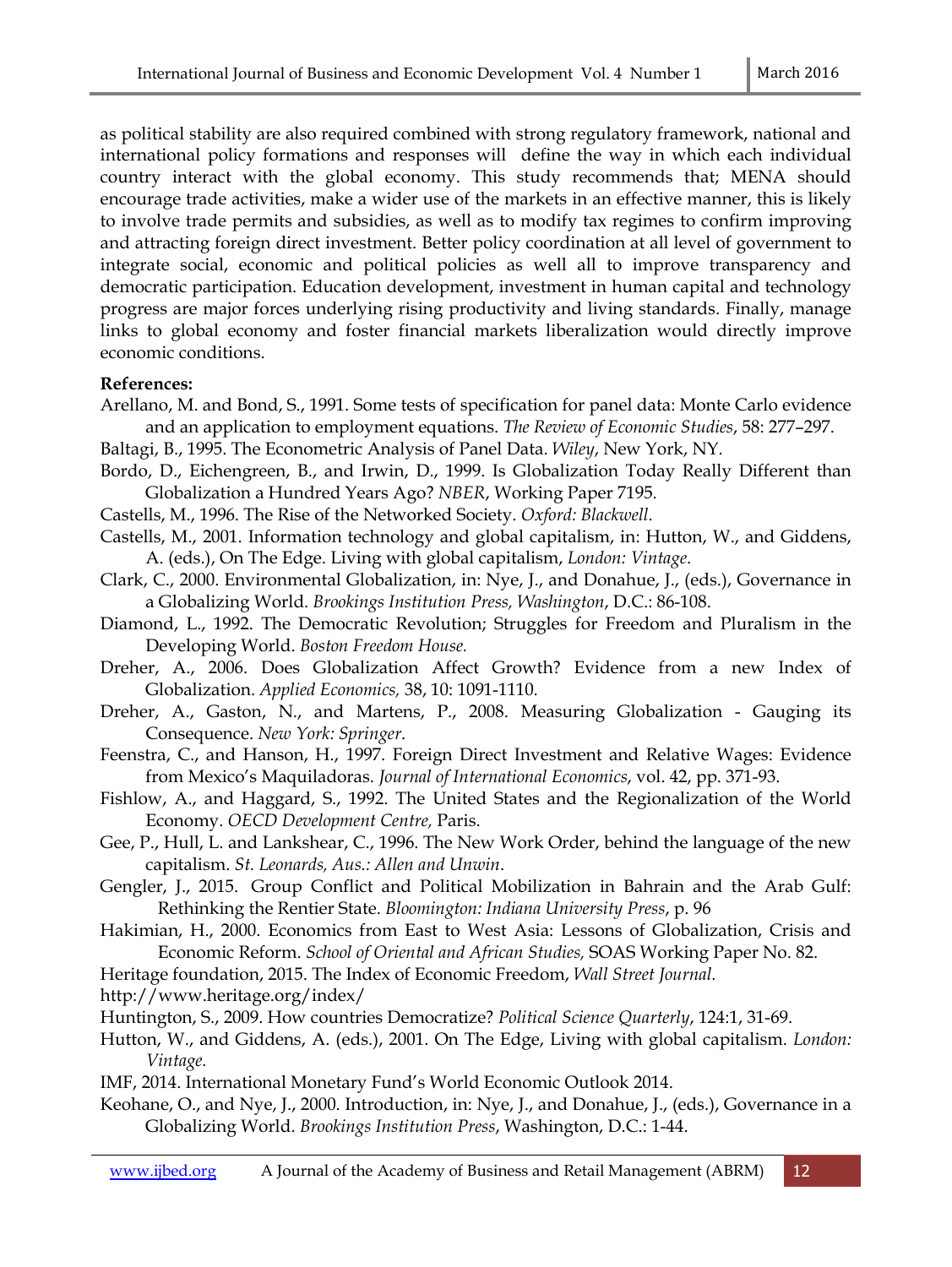- KOF Swiss Economic Institute, 2014. KOF Index of Globalization 2014, Press Release. http://globalization.kof.ethz.ch/
- Lall, S., 2002. The Employment Impact of Globalization in Developing Countries. *QEH Working Paper Series,* QEHWPS93, Working Paper No. 93.
- Lee, E., and Vivarelli, M. (eds.), 2004. Understanding Globalization, Employment and Poverty Reduction, *Palgrave Macmillan*, New York.
- Lee, E., and Vivarelli, M., 2006. The Social Impact of Globalization in the Developing. *Institute for the Study of Labor Countries,* Discussion Paper Theory, IZA DP No. 1925.
- Leys, C., 2001. Market-Driven Politics. Neoliberal democracy and the public interest. *London: Verso Books.*
- Norris, P., 2000. Global Governance and Cosmopolitan Citizens, in: Nye, J., and Donahue, J., (eds.), Governance in a Globalizing World. *Brookings Institution Press*, Washington, D.C.: 155-177.

OECD (Organization for Economic Cooperation and Development), 2011. MENA Initiative on Governance and Investment for Development.

www.oecd.org/mena/investment.

- Oman, C., 1994. Globalization and Regionalization: The Challenge for Developing Countries. *OECD Development Centre,* Paris.
- Rao, B., Vadlamannati, K., 2011. Globalization and growth in the low income African countries with the extreme bounds analysis. *Economic Modelling, 28*: 795–805.
- Romer, M., 1990. Endogenous Technological Change. *Journal of Political Economy* 98(5), pp. 71- 102.
- Rosenau, N., 1997. The Complexities and Contradictions of Globalization. *Current History,* Vol. 96, No. 613.
- Sayan, S., 2009. Economic Performance in the Middle East and North Africa Institutions, Corruption and Reform. *Routledge,* 8 B/W Illus.
- Scholte, J., 2005. Globalization: a critical introduction. *Palgrave Macmillan,* Second Edition.
- Shin, C., 1994. On the Third Wave of Democratization: A Synthesis and Evaluation of Recent Theory and Research. *World Politics,* 47:135-70.
- Spence, M.and Leipziger, D., 2010. Globalization and Growth Implications for a Post-Crisis World: Commission on Growth and Development. Commission on Growth and Development. *World Bank Group. World Bank.*
- https://openknowledge.worldbank.org/handle/10986/2440 License: CC BY 3.0 IGO.
- Stolper, W., and Samuelson, A., 1941. Protection and Real Wages. *Review of Economic Studies*, vol. 9, pp.58-73.
- Strange, S., 1996. The Retreat of the State: The Diffusion of Power in the World Economy. *Cambridge University Press*, New York.
- The Economist Intelligence Unit, 2014. Democracy Index 2014: Democracy and its discontents, Intelligence Unit Report.
- The Fragile States Index, 2015*. The Fund for peace (FFP)*, Washington.
- Unger, R., 1997. Globalization as an Instrument of Exploitation, paper presented at a conference on Globalization, University of São Paulo, Brazil.
- Wade, R., 1996. Globalization and its Limits: Reports of the Death of the National Economy Are Greatly Exaggerated, in: Berger, S., and Dore, R. (eds.), National Diversity and Global Capitalism*. Cornell University Press,* Ithaca, New York.
- Wiggins, V., and Poi, B., 2003. Testing for panel-level heteroskedasticity and autocorrelation. *StataCorp FAQs.* (Revised on April, 3, 2008).